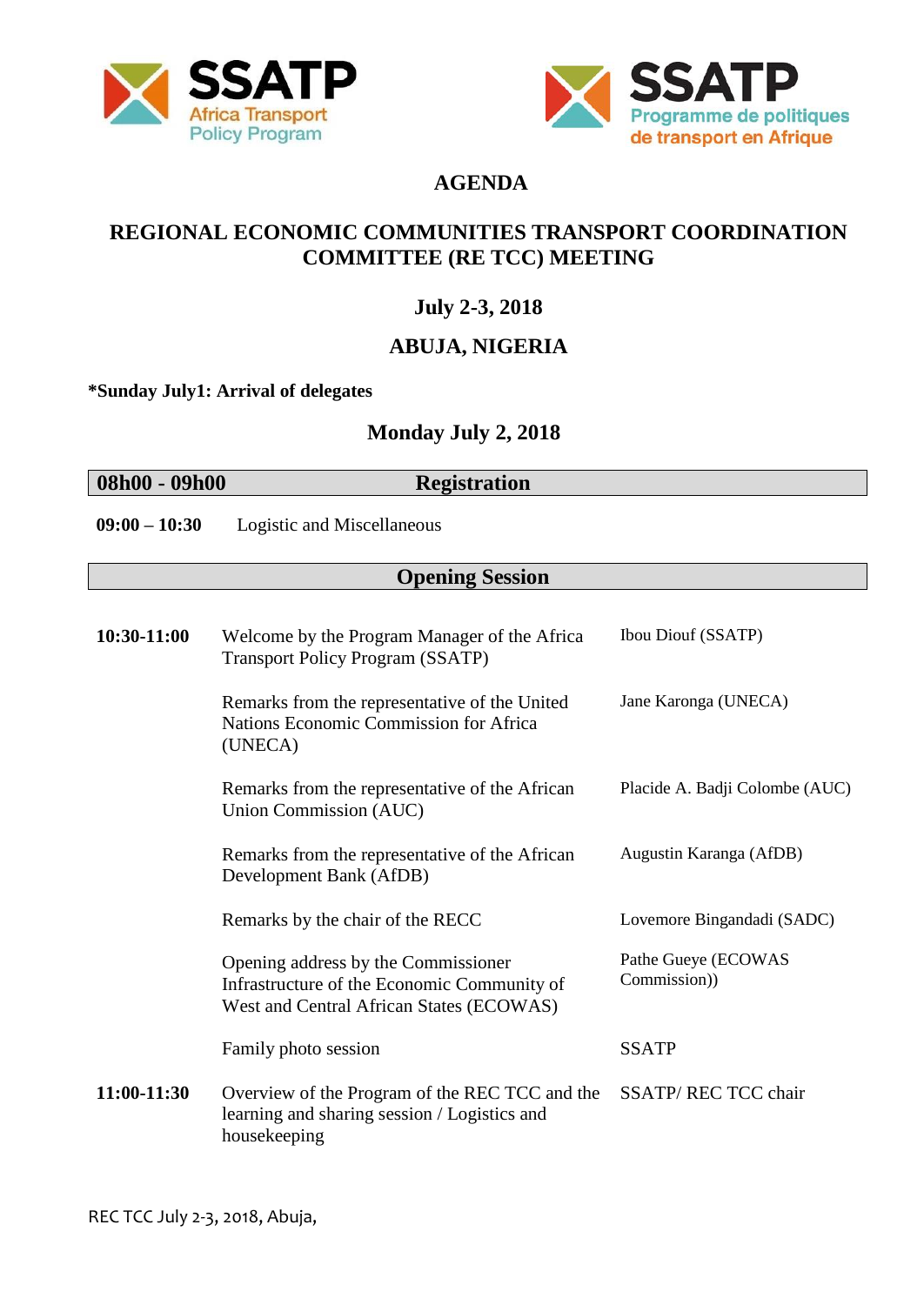



| <b>Road Transport Session</b> |                                                                                       |                            |
|-------------------------------|---------------------------------------------------------------------------------------|----------------------------|
| $11:30 - 12:30$               | Update on Tripartite Road Transport & Transit<br>Instruments                          | Lovemore Bingandadi (SADC) |
|                               | Guidelines on Minimum standards for Tripartite<br>Road Side Stations & Rest Stops     | Silas Kanamugire (SSATP)   |
|                               | Access to the market / profession of trucking<br>industry quality based regulations   | William Petty (IRU)        |
|                               | Introduction to the African Union of Transport and<br>Logistics Organizations (AUTLO) | Mustapha Chaoune (AUTLO)   |

**Q&A**

**12:30 – 14:00 Lunch**

# **Performance Monitoring Session**

| $14:00 - 15:30$ | Corridors Performance Monitoring by UEMOA                                           | Gouali Emmanuel Yoro<br>(UEMOA Commission) |
|-----------------|-------------------------------------------------------------------------------------|--------------------------------------------|
|                 | Eastern and Southern Africa TMS<br>(Truck Monitoring system) status and way forward | Evans Chinembiri (USAID /<br>SATIH)        |
|                 | Inland waterways- CICOS Transport Observatory<br>update                             | Cyrille Laure Tagny Kazadi<br>(CICOS)      |
| $15:30 - 16:00$ | <b>Tea/Coffee Break</b>                                                             |                                            |
| $16:00 - 17:30$ | Status of the East Africa Transport Observatories                                   |                                            |
|                 | Northern Corridor Observatory- update                                               | Aloys Rusagara (NCTTCA)                    |
|                 | Dar Corridor Observatory (CPMS)- update                                             | Peter Masi (Dar Corridor)                  |

|  | <b>19:00</b> | <b>Cocktail</b> |  |
|--|--------------|-----------------|--|
|--|--------------|-----------------|--|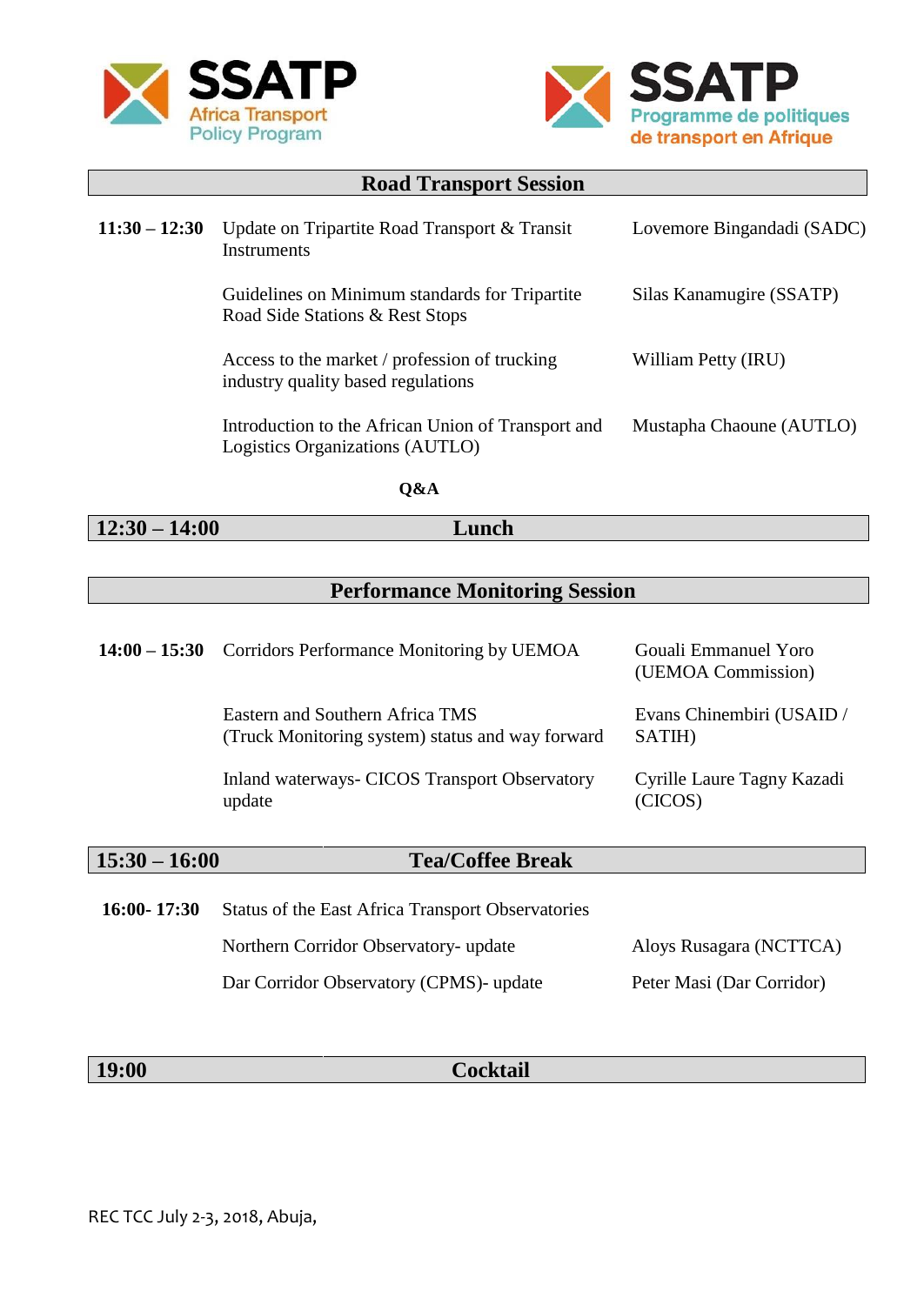



## **Tuesday July 3, 2018**

#### **Corridor Session**

| $08:30 - 10:00$ | ECOWAS engagement in Corridor<br>Development in West Africa | Chris Appiah (ECOWAS<br>Commission)        |
|-----------------|-------------------------------------------------------------|--------------------------------------------|
|                 | UEMOA engagement in corridor development<br>in West Africa  | Gouali Emmanuel Yoro<br>(UEMOA Commission) |
|                 | AUC engagement in corridor development in<br>Africa         | Placide A. Badji Colombe<br>(AUC)          |
|                 | $\sim$ $\sim$ $\sim$                                        |                                            |

**Q&A**

#### **10:00 – 10:30 Tea/Coffee Break**

| $10:30 - 12:30$ | AfDB engagement in support of RECs capacity | Augustin Karanga (AfDB) |
|-----------------|---------------------------------------------|-------------------------|
|                 | building to deliver on trade facilitation   |                         |
|                 | Programmes in Africa                        |                         |
|                 |                                             | Erick Shimumbwe & Clive |
|                 | African Corridor Management Alliance        | Smith (ACMA &WBCG)      |
|                 | (ACMA): Status of progress and way forward  |                         |

#### **Q&A**

# **12:30 – 14:00 Lunch**

### **REC TCC Statutory Meeting**

**14:00 – 15:30** Activity Report by REC TCC Chair Progress Report of the SSATP Regional Integration Pillar Lovemore Bingandadi (REC TCC chair) Yaya Yedan (SSATP) Barbara Mommen (MCLI) André Ciseau (PMAESA)